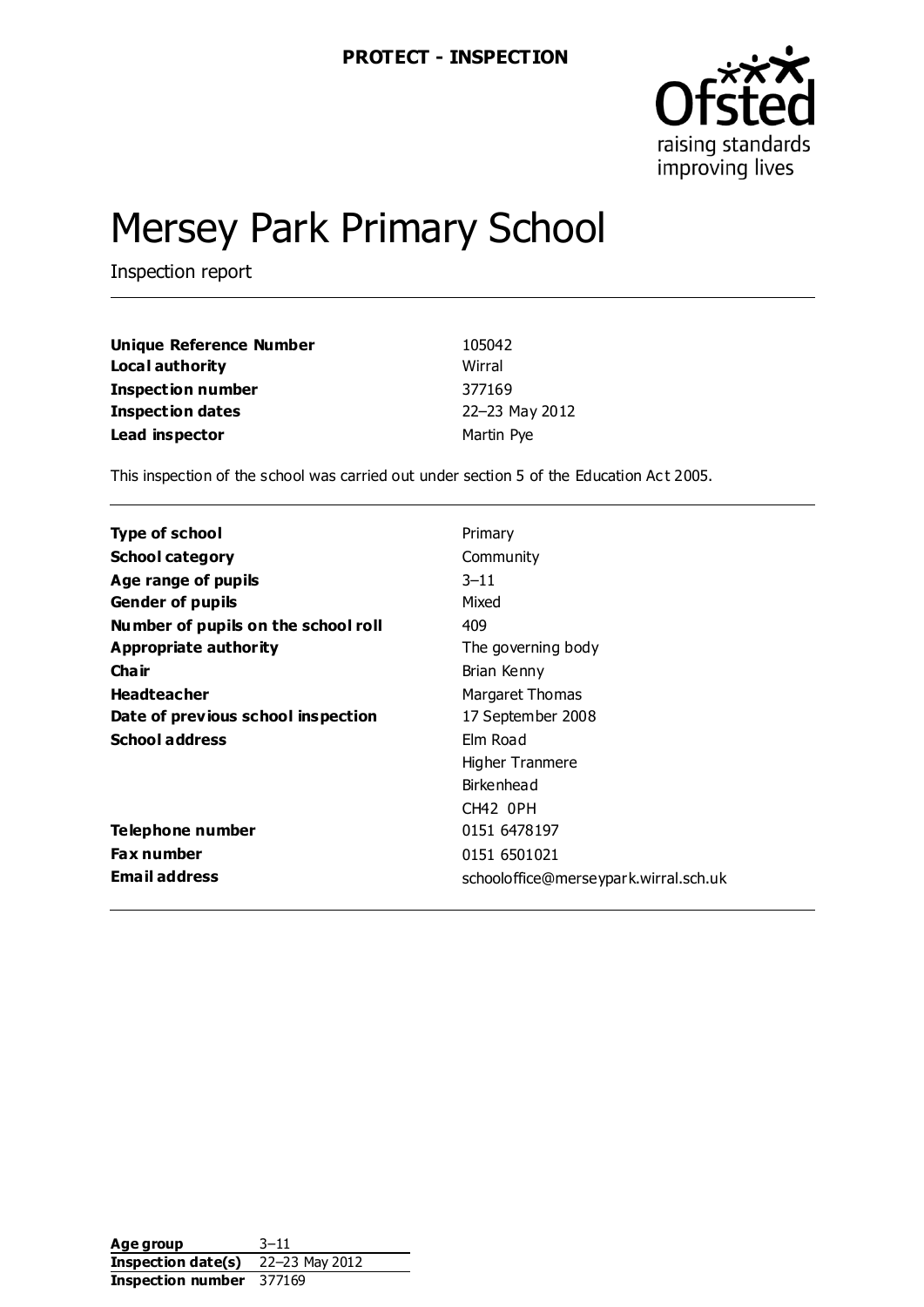

You can use Parent View to give Ofsted your opinion on your child's school. Ofsted will use the information parents and carers provide when deciding which schools to inspect and when.

You can also use Parent View to find out what other parents and carers think about schools in England. You can visit [www.parentview.ofsted.gov.uk,](file:///C:/Users/kculshaw/AppData/Local/Users/mpye/AppData/Local/Users/mpye/AppData/Local/Users/mpye/AppData/Local/Microsoft/Windows/Temporary%20Internet%20Files/Content.IE5/8HCRDUCR/www.parentview.ofsted.gov.uk) or look for the link on the main Ofsted website: [www.ofsted.gov.uk](file:///C:/Users/kculshaw/AppData/Local/Users/mpye/AppData/Local/Users/mpye/AppData/Local/Users/mpye/AppData/Local/Microsoft/Windows/Temporary%20Internet%20Files/Content.IE5/8HCRDUCR/www.ofsted.gov.uk)

The Office for Standards in Education, Children's Services and Skills (Ofsted) regulates and inspects to achieve excellence in the care of children and young people, and in educatio n and skills for learners of all ages. It regulates and inspects childcare and children's social care, and inspects the Children and Family Court Advisory Support Service (Cafcass), schools, colleges, initial teacher training, work-based learning and skills training, adult and community learning, and education and training in prisons and other secure establishments. It assesses council children's services, and inspects services for looked after children, safeguarding and child protection.

Further copies of this report are obtainable from the school. Under the Education Act 2005, the school must provide a copy of this report free of charge to certain categories of people. A charge not exceeding the full cost of reproduction may be made for any other copies supplied.

If you would like a copy of this document in a different format, such as large print or Braille, please telephone 0300 123 4234, or email [enquiries@ofsted.gov.uk](mailto:enquiries@ofsted.gov.uk)

You may copy all or parts of this document for non-commercial purposes, as long as you give details of the source and date of publication and do not alter the information in any way.

To receive regular email alerts about new publications, including survey reports and school inspection reports, please visit our website and go to 'Subscribe'.

Piccadilly Gate Store Street Manchester M1 2WD

T: 0300 123 4234 Textphone: 0161 618 8524 [enquiries@ofsted.gov.uk](mailto:enquiries@ofsted.gov.uk) [www.ofsted.gov.uk](http://www.ofsted.gov.uk/)



© Crown copyright 2012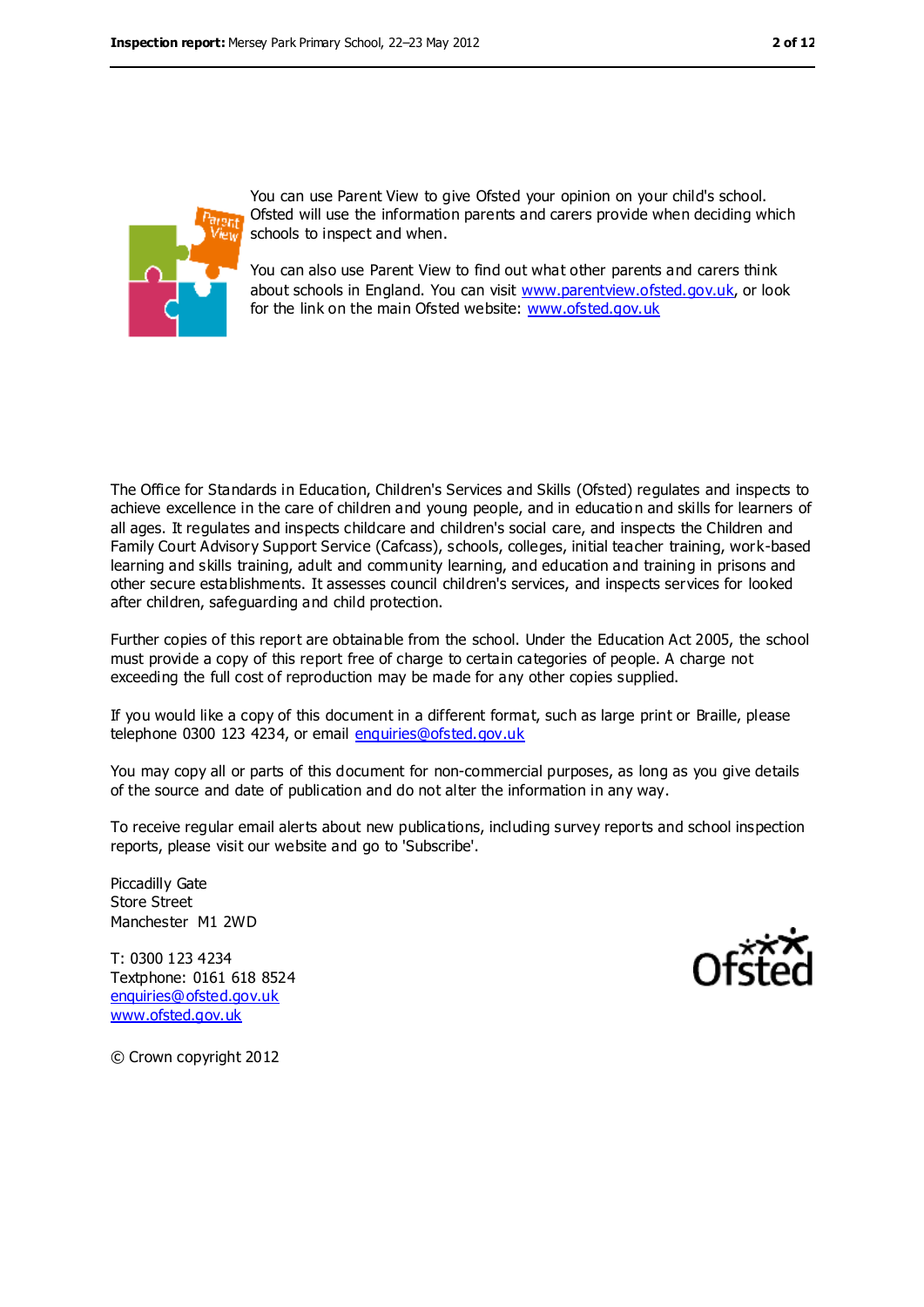# **Introduction**

Inspection team

Martin Pye Zahid Aziz

Additional inspector Additional inspector **Jean Tarry Community Community** and Additional inspector

This inspection was carried out with two days' notice. The inspectors visited 21 lessons taught by 16 different teachers, observed break times and listened to pupils reading. They held meetings with groups of pupils, staff and members of the governing body. Inspectors observed the school's work, and looked at a range of documentation including: the school's self-evaluation and plans for improvement, pupils' work and assessment information, teachers' planning, monitoring of teaching records, attendance and safeguarding information. The inspectors analysed 46 questionnaires from parents and carers together with questionnaires from staff and pupils.

# **Information about the school**

Mersey Park Primary School is larger than the average-sized primary school. Most of the pupils are of White British heritage and the proportion of pupils known to be eligible for free school meals is well above the national average. The proportion of disabled pupils and those who have special educational needs that are supported by school action plus or with a statement of special educational needs is similar to that found in most schools. In 2011, the school did not meet the current floor standards, which set the government's minimum expectations for pupils' attainment and progress.

Mersey Park Primary School has gained a number of awards including: Healthy School status, Active Sport Award and the Basic Skills Quality Mark.

There is a breakfast and after-school club on the site. This is not managed by the governing body and will be inspected separately by Ofsted.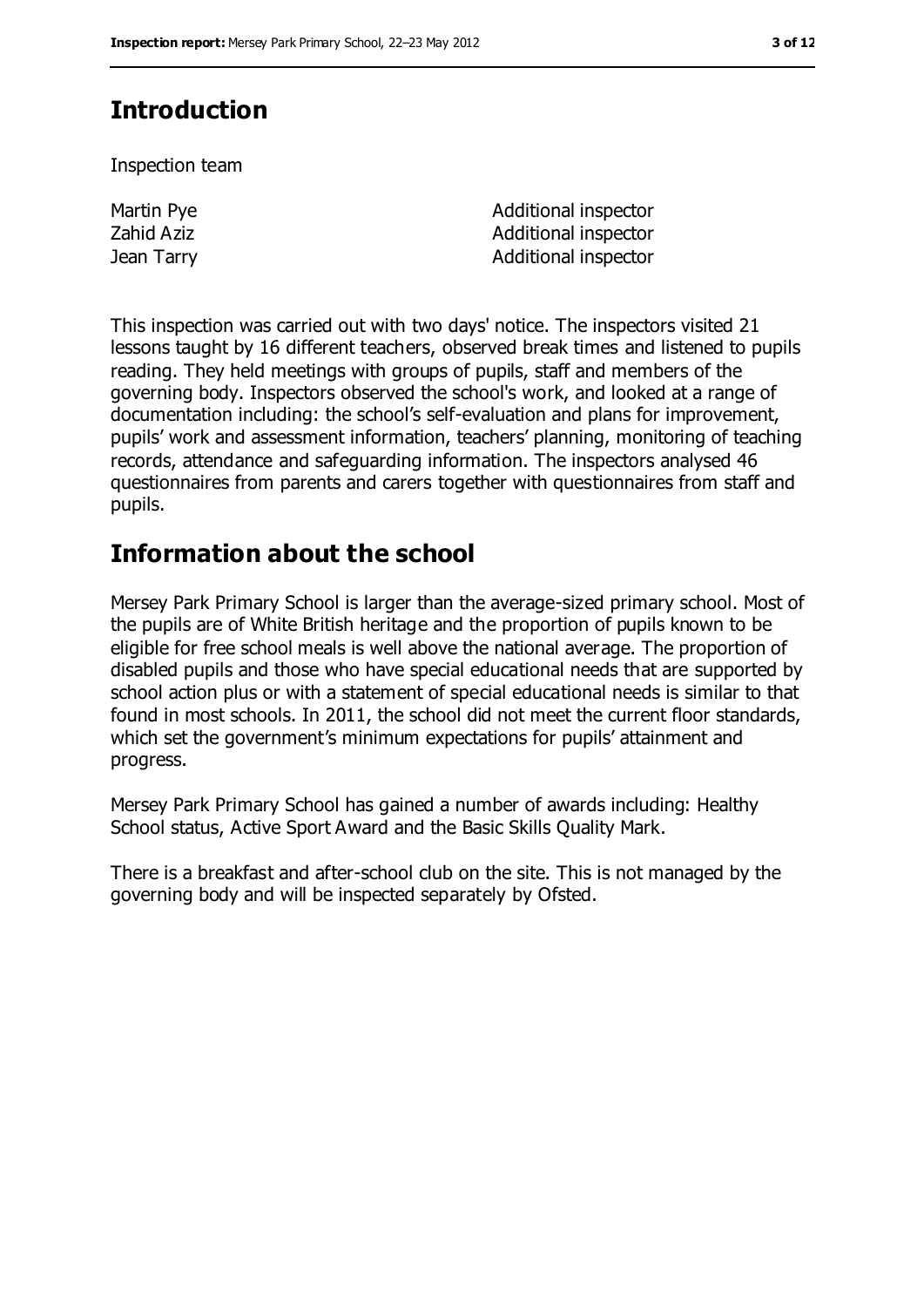**Inspection grades: 1 is outstanding, 2 is good, 3 is satisfactory and 4 is inadequate** Please turn to the glossary for a description of the grades and inspection terms

# **Inspection judgements**

| <b>Overall Effectiveness</b> |
|------------------------------|
|------------------------------|

| <b>Achievement of pupils</b>          |  |
|---------------------------------------|--|
| <b>Quality of teaching</b>            |  |
| <b>Behaviour and safety of pupils</b> |  |
| <b>Leadership and management</b>      |  |

## **Key Findings**

- This is a satisfactory school that is showing strong signs of improvement because of the clear-sighted and determined leadership that now operates at all levels. It is a welcoming place and the care it provides is a particular strength. The school is not yet good because achievement over time, particularly in English, is satisfactory. Schools whose overall effectiveness is judged satisfactory may receive a monitoring visit by an Ofsted inspector before their next section 5 inspection.
- In recent years, attainment in English, particularly in writing, has been below average and gaps between the achievements of groups of pupils, in English and mathematics, have been wide. These gaps are narrowing because pupils are now making better progress.
- The impact of teaching over time has been satisfactory, although examples of good and outstanding teaching now exist. Improvements in the quality of teaching mean that all pupils are now making faster progress. However, in some lessons, tasks are not always carefully planned to build on prior learning and some opportunities for pupils to work together and discuss their ideas are missed. Plans to share good practice that already exists within the school have yet to be fully realised.
- **Pupils' behaviour and attitudes to learning are good and they respond well to** the many reward systems. The school's caring attention to safety and welfare matters means that pupils feel safe and valued at school. This is reflected in their improved attendance.
- Leadership and management are good. The drive and vision of the headteacher has strengthened leadership at all levels. School leaders monitor teaching effectively and use this information to manage teachers' performance and improve pupils' progress. The school works hard to provide parents and carers with information and support. School leaders are seeking to strengthen the partnership with home in order to assist pupils' learning.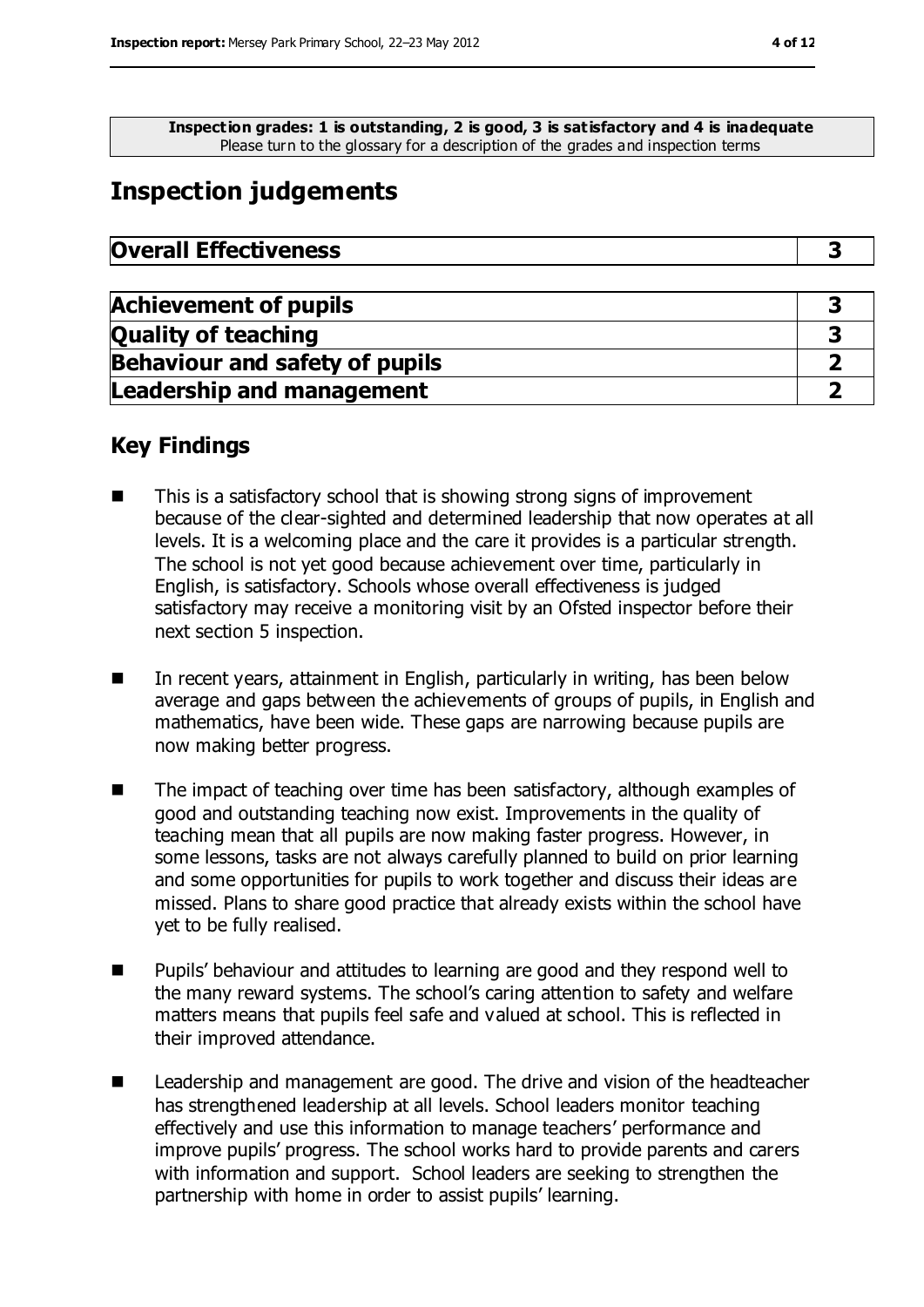## **What does the school need to do to improve further?**

- Raise attainment in writing so that, by the end of Year  $6$ , it is more in line with the higher standards achieved in reading and mathematics.
- $\blacksquare$  Make sure that all teaching is consistently good or better by:
	- making full use of every opportunity in lessons for pupils to work together and discuss their ideas
	- ensuring that all tasks in lessons are always carefully tailored to build successfully on pupils' prior learning
	- sharing the good practice that exists within the school.
- Strengthen the partnership with parents and carers in order to support pupils' welfare and progress as they move through the school.

## **Main Report**

#### **Achievement of pupils**

Parents and carers report that they are pleased with the progress their children make at Mersey Park School. Inspection findings show that, over time, pupils' achievement is satisfactory. This means that most pupils make progress that is similar to that made by pupils nationally. However, rates of progress have recently accelerated.

Many children enter school with knowledge and skills that are below average and some have skills that are well-below age-related expectations. They make good progress across the Early Years Foundation Stage because the provision is well organised to meet their needs and adults keep careful records that allow them to plan for next steps with informed precision. Nevertheless, because of their low starting points, the literacy and numeracy skills of most pupils when they start in Year 1 are below expectations.

As pupils move through Key Stage 1, they make satisfactory progress and, while attainment in reading, writing and mathematics rises steadily, it is still below average by the end of Year 2. The recently introduced and innovative whole-school approach to the teaching of letters and sounds (phonics) is now helping pupils to make faster progress with their reading. The focus on basic mathematical skills is also having a positive impact. Short, sharp daily arithmetic sessions and lessons that give pupils opportunity to use and apply their skills are helping all groups of pupils to improve their mathematical understanding. As a result, attainment in reading and mathematics has been rising and, by the time pupils reach the end of Year 6, it is now much closer to age-related expectations. However, over time, attainment in writing has been weaker, with many pupils making slow progress and leaving the school with skills that are well below average for their age.

The school's current data and work in books show the rate of pupils' progress in writing is now improving. This is because of the drive to raise standards. Focused attention to pupils' spelling and handwriting and to what can be achieved in a lesson is driving up expectations. In one well-paced English lesson, pupils were required to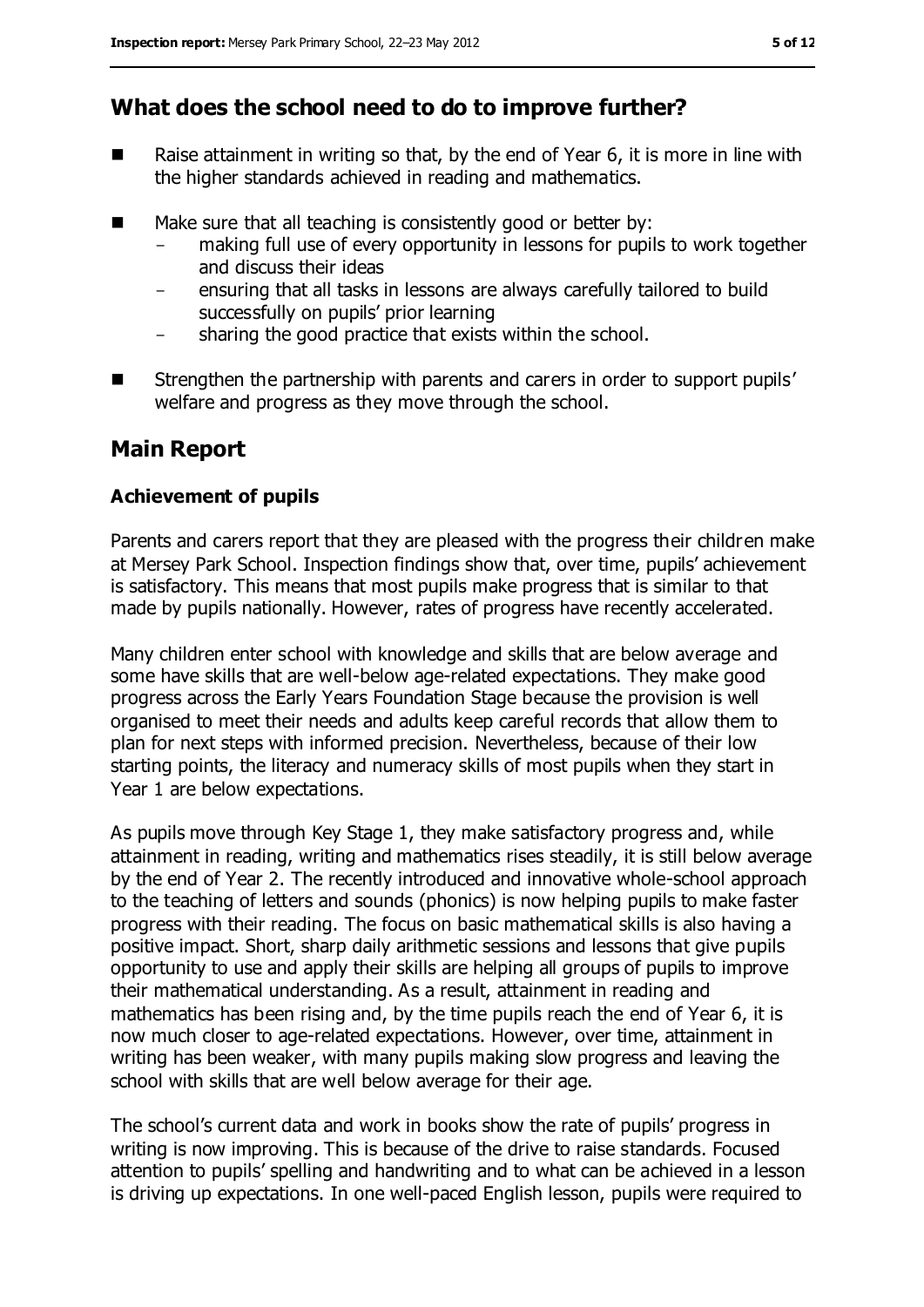create questions in response to a video clip and then discuss their writing with a partner. This meaningful focus on literacy skills accelerated their progress. However, at times opportunities for pupils to talk about their ideas and reflect on their writing are missed which slows progress.

The school's inclusive nature and extra-support programmes mean that all groups of pupils, including disabled pupils and those who have special educational needs, are now being helped to achieve equally well. Consequently, the gaps between the achievements of different groups of pupils are narrowing fast.

#### **Quality of teaching**

All parents and carers that responded to the questionnaire believe that their children are taught well, and pupils agree. While much of the teaching seen during the inspection was good or better, the impact of teaching over time has been satisfactory. The faster progress now being made by most pupils, including disabled pupils and those who have special educational needs, is a clear indicator that strategies to improve teaching are working.

In the best lessons, tasks are finely tuned to meet all pupils' needs and they are given time and opportunity to work with others and to discuss their ideas. In one mathematics lesson, for example, pupils worked in pairs using digit cards to solve number problems. This prompted discussion and allowed the teacher to listen, check for understanding, and then adjust teaching as needed. However, in some lessons pupils do not get the chance to work together or to fully explain and discuss their thinking. These missed opportunities for pupils to practise their speaking and listening skills and to develop independence in their learning limit their progress and teachers' awareness of what pupils know and can do.

Marking is a strength. A consistent approach to assessment and clear written feedback helps pupils to understand how well they are doing and provides helpful guidance about what they need to do next.

The teaching of basic skills is given a high priority with daily attention to the four rules of number and the development of reading skills. The teaching of reading is increasingly effective because it is structured and systematic and pupils enjoy the mix of fun activities included in every session. Support staff make a valuable contribution to pupils' progress; fostering positive relationships and helping pupils to overcome difficulties in their learning or in their lives. The caring attention to individual needs builds pupils' self-esteem; helping them to take an interest in their own and each other's learning and in the world around them.

#### **Behaviour and safety of pupils**

The majority of a parents and carers who responded to the questionnaire rightly believe that behaviour is good. Most pupils also share this view and, while they report some lively behaviour on the playground at break-times, they feel safe and enjoy coming to school. Pupils also report that behaviour and attendance is better than it used to be because of the many reward systems and incentives − such as the zone system and class attendance league – that operate in school. There is no doubt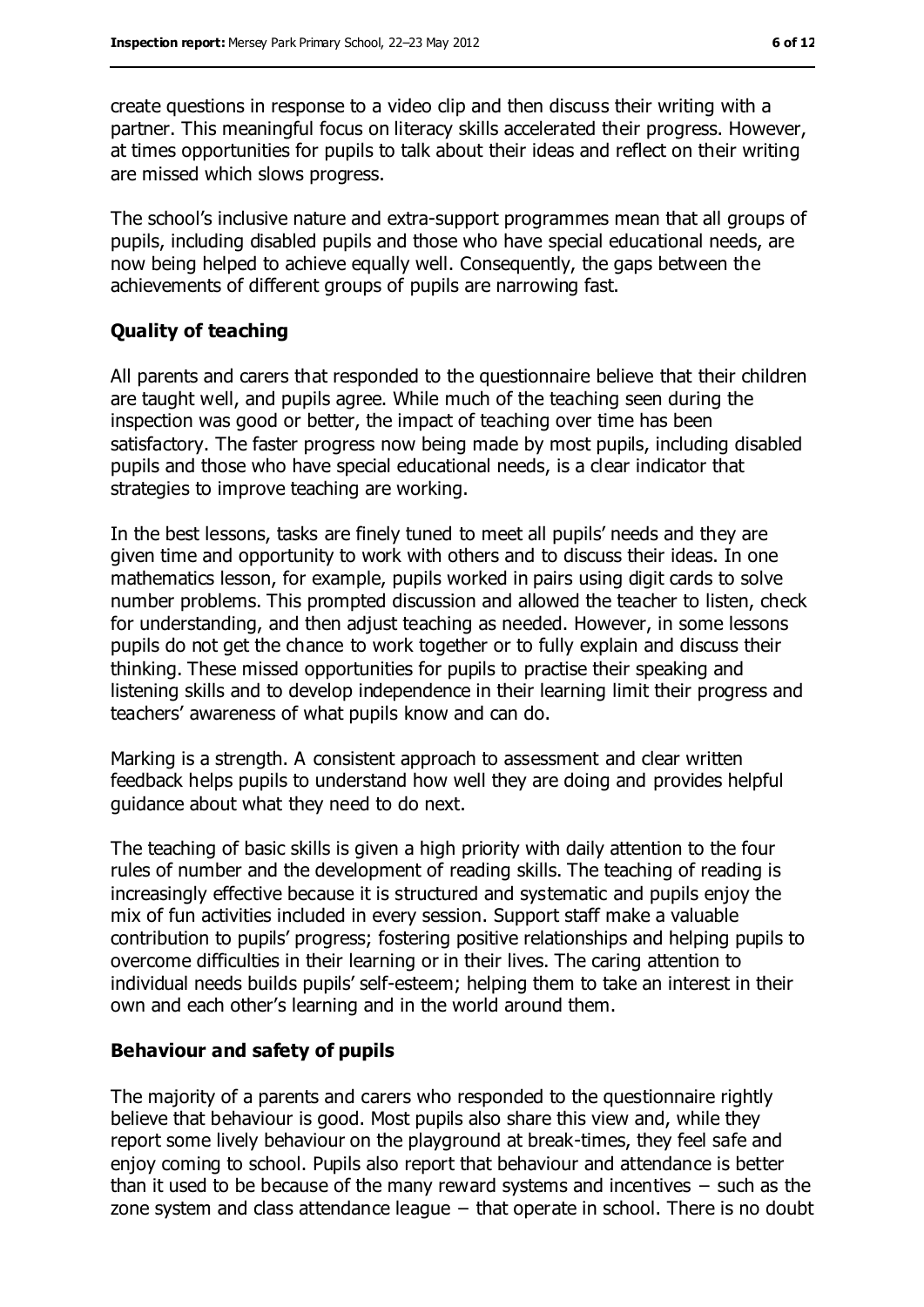that the actions of the home−school liaison worker coupled with the improving provision at school have helped to improve attendance so that it is now above average.

Pupils have an informed understanding of what constitutes bullying and can talk about what to do if it happens. They are confident that any rare instances that might occur would be stopped and say that the pupils who act as playground leaders are kind and helpful. They are aware of the different risks that they face in and out of school, such as when walking or cycling, and know how to respond to these in order to stay safe. The school motto of, 'be nice, work hard, never give up' is clearly understood by pupils, and all staff encourage them to act responsibly. The recent pupil-led campaign to reduce dog-fouling in the local park, for example, helps them to become community-minded and to realise that their actions can make a positive difference.

A particular feature of the school's work is its commitment to supporting pupils who face difficulties in their lives. These pupils receive extra support from trained staff and this, together with liaison with home and other organisations, is successful in helping them to cope well in lessons and around school.

#### **Leadership and management**

Leadership at every level is strongly focused on securing school improvement. In a relatively short space of time, the headteacher has created a capable and ambitious leadership team, developed more precise data analysis and established effective monitoring systems. As a result, although some inconsistencies remain, teaching has improved and staff are increasingly accountable for the standards achieved. The school's self-evaluation informs development planning and links well with the performance management and training cycle for all staff.

The governing body has a clear understanding of its strategic role and takes its responsibilities seriously; members make frequent visits to the school to evaluate provision and ensure that safeguarding requirements are met.

The curriculum is good. Following recent changes, it meets pupils' needs well. Childled starting points provide a route into topics that allow pupils to practise and develop their basic skills across a range of subjects. Imaginative lessons and enrichment activities make a strong contribution to pupils' spiritual, moral, social and cultural development. Whether marvelling over a mystery box containing items from the school's past, enjoying a ukulele lesson or experimenting with sculpture and art, pupils display a sense of wonder and enjoyment in their learning. While pupils' awareness of the wider world is limited, visits to local museums and events such as a recent multi-faith week help to stimulate their curiosity and increase their understanding about the lives of others.

The good pastoral care, assisted by links with specialist agencies, successfully promotes equality and tackles discrimination. Parents and carers appreciate the inclusive nature of the school with one commenting: 'It is a lovely place. My child has come on really well since starting at Mersey Park School.' Support for homework, including reading at home, is not as strong as it could be. School leaders are looking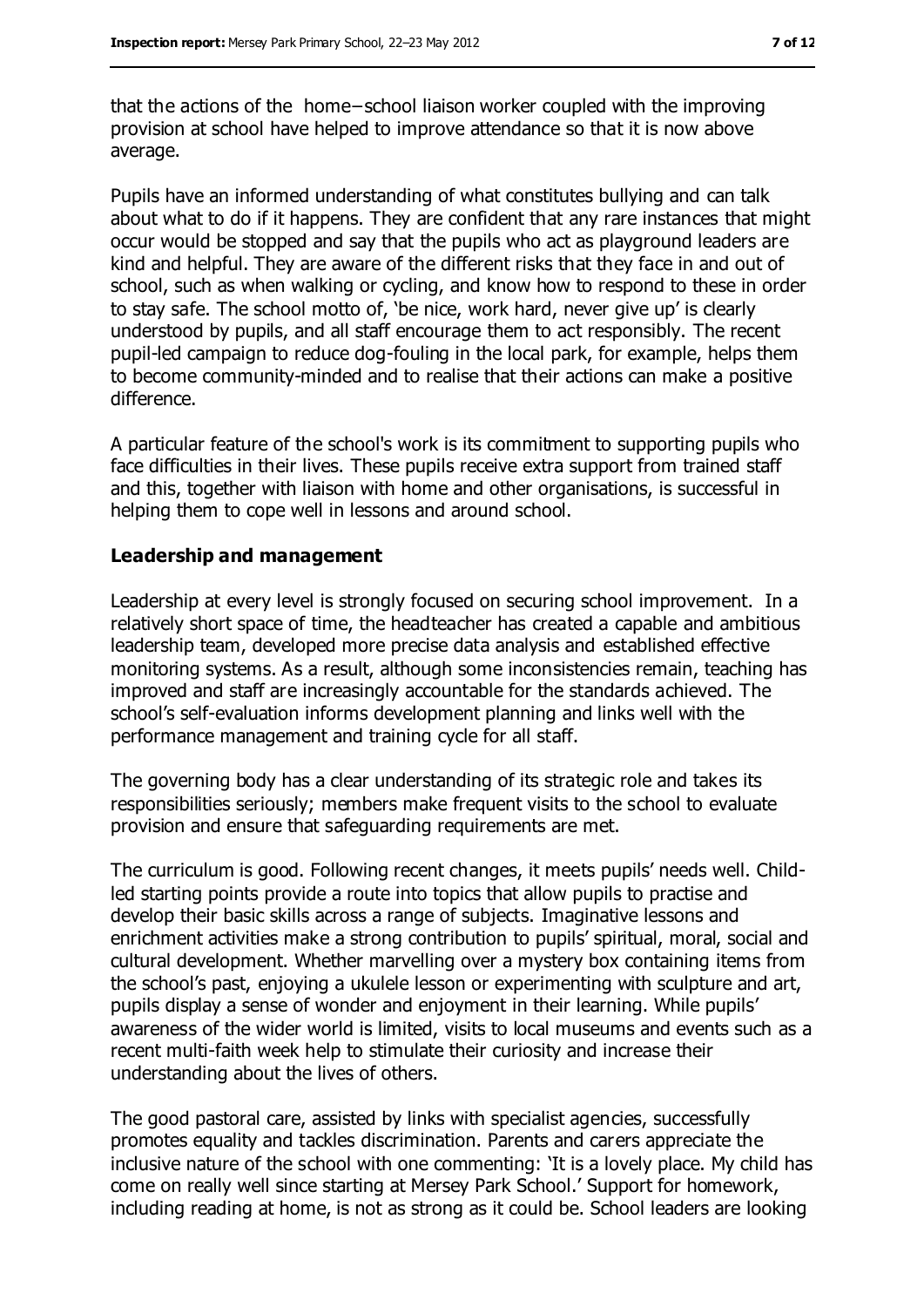for ways to strengthen the partnerships with home in order to support pupils' learning beyond the school day.

The pace of recent change and rising standards demonstrates that the school has good capacity to improve further.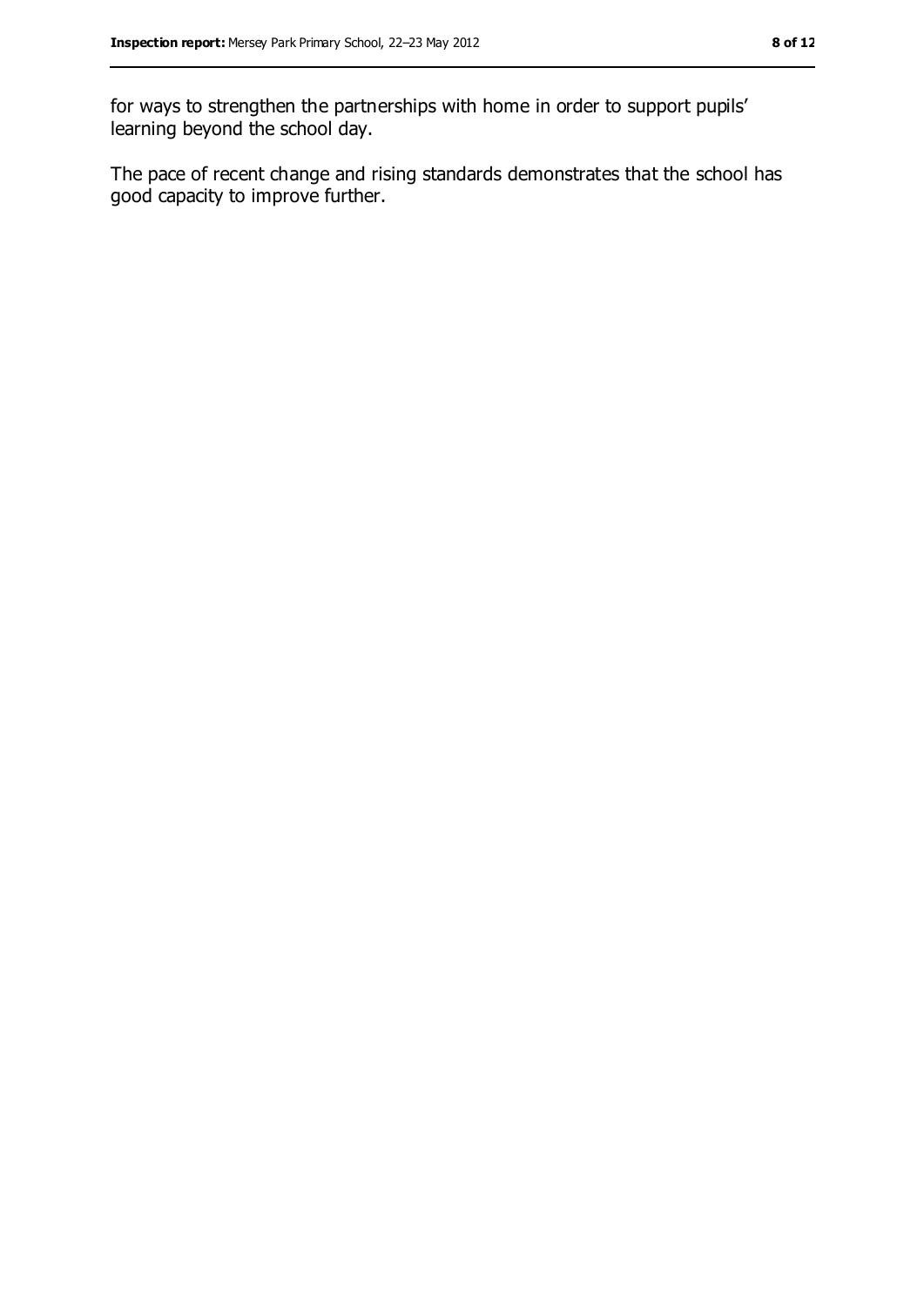# **Glossary**

## **What inspection judgements mean**

| Grade   | <b>Judgement</b> | <b>Description</b>                                                                                                                                                                                                            |
|---------|------------------|-------------------------------------------------------------------------------------------------------------------------------------------------------------------------------------------------------------------------------|
| Grade 1 | Outstanding      | These features are highly effective. An outstanding school<br>provides exceptionally well for all its pupils' needs.                                                                                                          |
| Grade 2 | Good             | These are very positive features of a school. A school that is<br>good is serving its pupils well.                                                                                                                            |
| Grade 3 | Satisfactory     | These features are of reasonable quality. A satisfactory school<br>is providing adequately for its pupils.                                                                                                                    |
| Grade 4 | Inadequate       | These features are not of an acceptable standard. An<br>inadequate school needs to make significant improvement in<br>order to meet the needs of its pupils. Ofsted inspectors will<br>make further visits until it improves. |

### **Overall effectiveness of schools**

|                       | Overall effectiveness judgement (percentage of schools) |       |                     |                   |
|-----------------------|---------------------------------------------------------|-------|---------------------|-------------------|
| <b>Type of school</b> | <b>Outstanding</b>                                      | Good  | <b>Satisfactory</b> | <b>Inadequate</b> |
| Nursery schools       | 54                                                      | 42    |                     |                   |
| Primary schools       | 14                                                      | 49    | 32                  |                   |
| Secondary schools     | 20                                                      | 39    | 34                  |                   |
| Special schools       | 33                                                      | 45    |                     |                   |
| Pupil referral units  | 9                                                       | 55    | 28                  |                   |
| All schools           | 16                                                      | $4^-$ |                     |                   |

New school inspection arrangements have been introduced from 1 January 2012. This means that inspectors make judgements that were not made previously.

The data in the table above are for the period 1 September to 31 December 2011 and represent judgements that were made under the school inspection arrangements that were introduced on 1 September 2009. These data are consistent with the latest published official statistics about maintained school inspection outcomes (see [www.ofsted.gov.uk\)](file:///C:/Users/kculshaw/AppData/Local/Users/mpye/AppData/Local/Users/mpye/AppData/Local/Users/mpye/AppData/Local/Microsoft/Windows/Temporary%20Internet%20Files/Content.IE5/8HCRDUCR/www.ofsted.gov.uk).

The sample of schools inspected during 2010/11 was not representative of all schools nationally, as weaker schools are inspected more frequently than good or outstanding schools.

Primary schools include primary academy converters. Secondary schools include secondary academy converters, sponsor-led academies and city technology colleges. Special schools include special academy converters and non-maintained special schools.

Percentages are rounded and do not always add exactly to 100.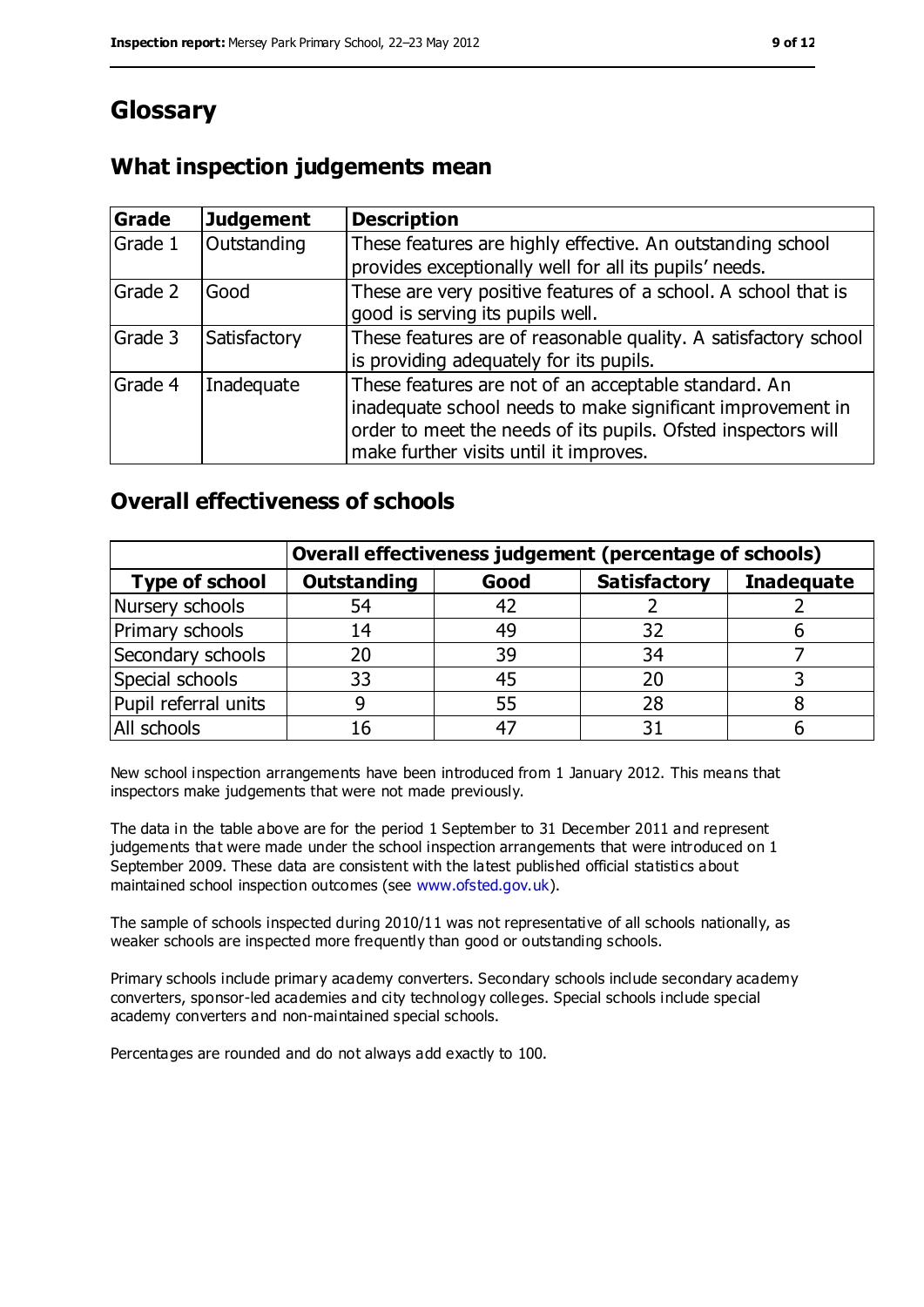# **Common terminology used by inspectors**

| Achievement:                  | the progress and success of a pupil in their learning and<br>development taking account of their attainment.                                                                                                           |
|-------------------------------|------------------------------------------------------------------------------------------------------------------------------------------------------------------------------------------------------------------------|
| Attainment:                   | the standard of the pupils' work shown by test and<br>examination results and in lessons.                                                                                                                              |
| Attendance                    | the regular attendance of pupils at school and in lessons,<br>taking into account the school's efforts to encourage good<br>attendance.                                                                                |
| <b>Behaviour</b>              | how well pupils behave in lessons, with emphasis on their<br>attitude to learning. Pupils' punctuality to lessons and their<br>conduct around the school.                                                              |
| Capacity to improve:          | the proven ability of the school to continue improving based<br>on its self-evaluation and what the school has accomplished<br>so far and on the quality of its systems to maintain<br>improvement.                    |
| Floor standards               | the national minimum expectation of attainment and<br>progression measures.                                                                                                                                            |
| Leadership and<br>management: | the contribution of all the staff with responsibilities, not just<br>the governors and headteacher, to identifying priorities,<br>directing and motivating staff and running the school.                               |
| Learning:                     | how well pupils acquire knowledge, develop their<br>understanding, learn and practise skills and are developing<br>their competence as learners.                                                                       |
| Overall effectiveness:        | inspectors form a judgement on a school's overall<br>effectiveness based on the findings from their inspection of<br>the school.                                                                                       |
| Progress:                     | the rate at which pupils are learning in lessons and over<br>longer periods of time. It is often measured by comparing<br>the pupils' attainment at the end of a key stage with their<br>attainment when they started. |
| Safety                        | how safe pupils are in school, including in lessons; and their<br>understanding of risks. Pupils' freedom from bullying and<br>harassment. How well the school promotes safety, for<br>example e-learning.             |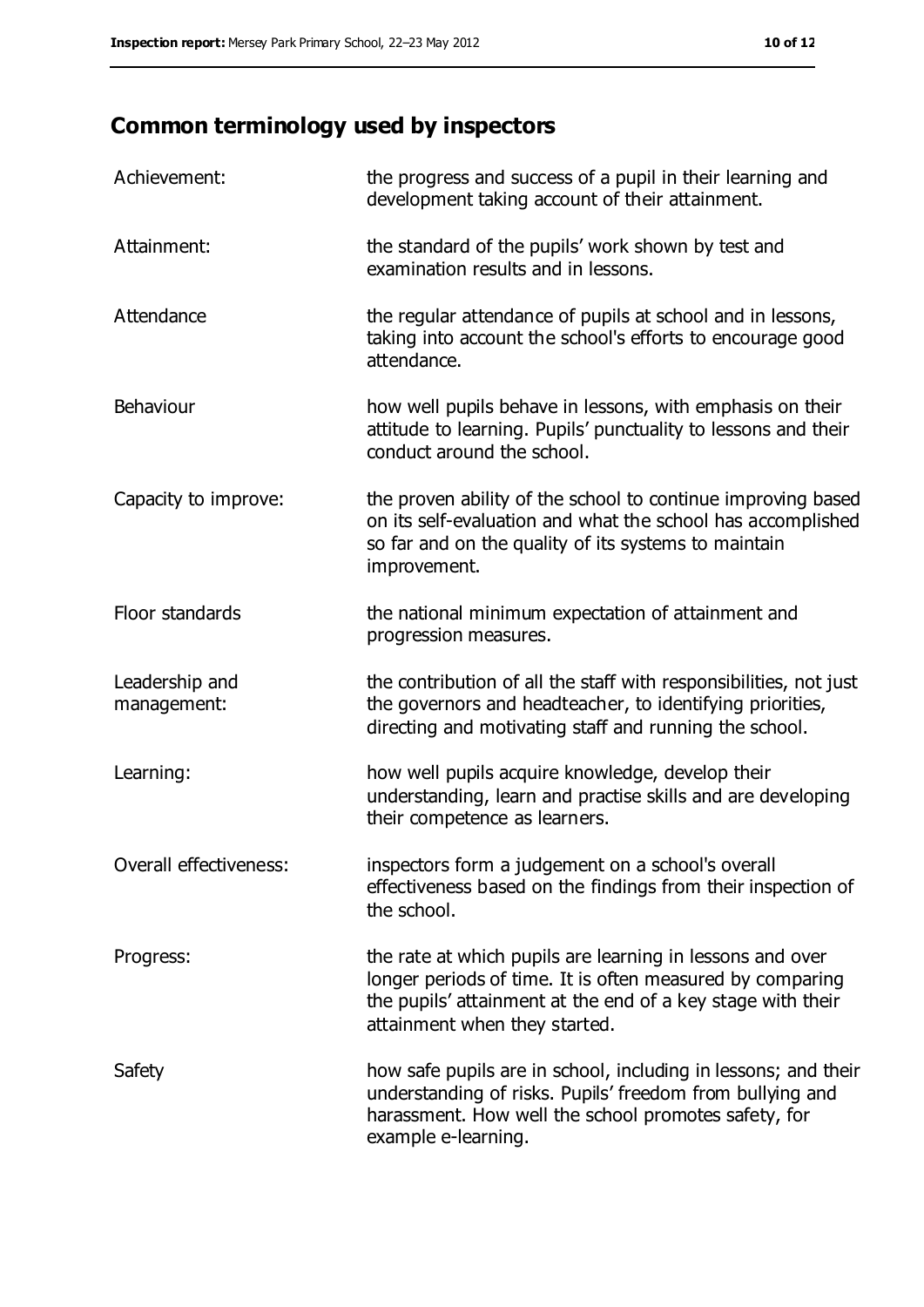#### **This letter is provided for the school, parents and carers to share with their children. It describes Ofsted's main findings from the inspection of their school.**



24 May 2012

Dear Pupils

#### **Inspection of Mersey Park Primary School, Birkenhead, CH42 0PH**

Thank you for your welcome when I inspected your school with two other inspectors. We very much enjoyed our visit. Thank you for telling us about your work and all the other things you do at school.

During our visit, we were impressed by your good attendance and behaviour. You are looked after well and the teachers plan many interesting activities for you to do. This means you enjoy lessons and feel safe.

Your headteacher and staff know how well your school is doing and how to improve it in the future. It is a satisfactory school that is improving very quickly.

We noticed that you make faster progress in reading and mathematics than you do in writing. However, we could see that this is now improving because you are working harder. We also noticed that in the very best lessons the teachers give you tasks that require you to work with each other and you are given time to talk about your work and ideas. Your teachers are now going to make sure that this happens more often in all your lessons. In order to help with this, your headteacher is going to make sure that the teachers in the school share good ideas and ways of teaching that will help to improve your learning.

You can help by continuing to behave so well in school, by always doing your best in every lesson and by keeping up with any homework that you are given.

Thank you again and my best wishes for the future.

Yours sincerely

Martin Pye Lead inspector